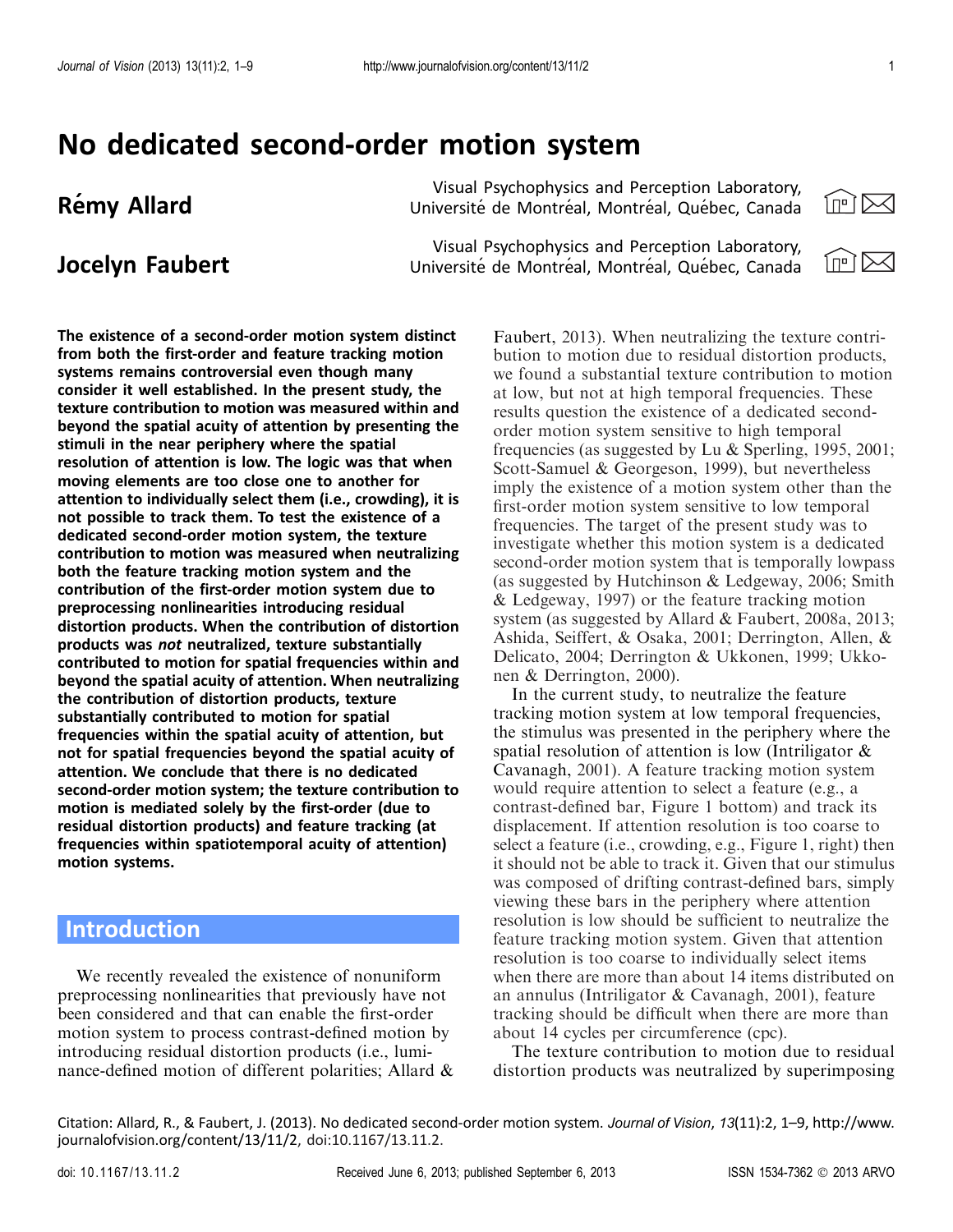<span id="page-1-0"></span>

Figure 1. Examples of luminance- (top) and contrast-defined (bottom) stimuli with 8, 16, and 32 cpc. Bars were rotating clockwise or counterclockwise. When fixating at the black dot, it should be relatively easy to attentively select a bar when there are 8 cpc (left), but difficult when there are 32 cpc (right). To experience this, try counting them while fixating the black dot.

a high-contrast luminance modulation to the contrast modulation (both having the same spatiotemporal frequency and drifting in the same direction; Allard & Faubert, [2013\)](#page-7-0). Thus, residual distortion products would sum with the luminance modulation for some units and subtract for others, thereby increasing or decreasing its effective contrast. As a result, residual distortion products would increase the response of some first-order motion units and reduce it for others, resulting in no or little gain on average. To measure the contribution to motion of superimposed luminance and contrast modulations, we opposed another luminance modulation drifting in the opposite direction. The texture contribution to motion was quantified as the contrast difference between the two opposing luminance modulations when no net motion was perceived. If the texture contribution to motion is solely due to residual distortion products, then no net motion should be perceived when the two opposed luminance modulations have the same contrast.

## Experiment 1: Neutralizing feature tracking

The target of this experiment was to investigate if the texture would contribute to motion when neutralizing both the feature tracking motion system and the contribution of distortion products.

#### Method

#### **Observers**

Four naïve observers and one of the authors participated in this experiment. They all had normal or corrected-to-normal vision.

#### Apparatus

The stimuli were presented on a 19-in. ViewSonic E90FB .25 CRT monitor with a mean luminance of 47  $cd/m<sup>2</sup>$  and a refresh rate of 120 Hz. The Noisy-Bit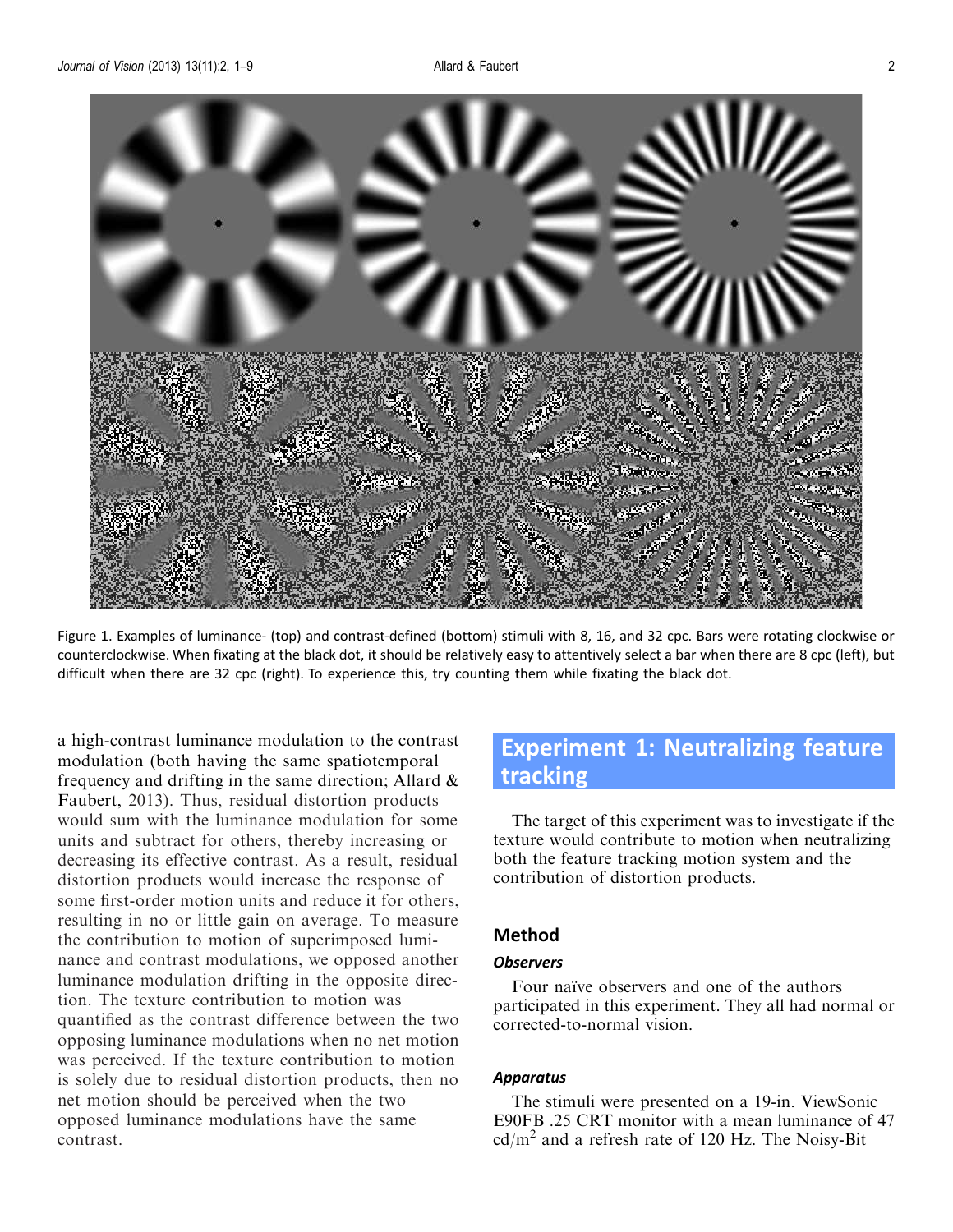method (Allard & Faubert, [2008b\)](#page-7-0) implemented with the error of the green color gun inversely correlated with the error of the two other color guns made the 8bit display perceptually equivalent to an analog display having a continuous luminance resolution. The monitor was the only source of light in the room. A Minolta CS100 photometer (Minolta, Tokyo, Japan) interfaced with a homemade program calibrated the output intensity of each gun. At the viewing distance of 57 cm, the width and height of each pixel were 1/32 degree of visual angle.

#### Stimuli and procedure

With uniformly oriented bars (e.g., vertical) presented in the periphery, observers could potentially attend only to a bar near the edge, which is less subject to crowding because it has only adjacent bars on one side. To avoid this undesirable effect, bars were presented on an annulus oriented on the radial axis and the modulation was on the meridian axis ([Figure 1\)](#page-1-0).

To measure the texture contribution to motion without compensating for distortion products, stimuli were composed of a luminance- and a contrastmodulated sine wave grating drifting in opposite direction (clockwise and counterclockwise). The contrast of the luminance modulation was manipulated to find the point at which no net motion was perceived. The luminance contrast when no net motion is perceived corresponded to the texture contribution to motion.

Both modulations had the same spatial (1, 2, 4, 8, 16, 32, or 64 cpc) and temporal (1.875 Hz) frequencies. The spatial window was an annulus between 5 and 9 degrees of eccentricity plus half-cosine smooth edges of 1<sup>o</sup>. The contrast of the contrast modulation was always maximized to 100% modulation depth (i.e., low and high contrast bars were of 0 and 40% contrast), the contrast of the luminance modulation was controlled by a 1-down-1-up staircase procedure (Levitt, [1971](#page-8-0)) of 200 trials with 0.05 log steps, which converged to the contrast of the luminance modulation at which no net motion was perceived (i.e., the texture contribution to motion). The initial phases of the modulations were randomized. The presentation time was 500 ms plus an onset and offset half cosine ramp of 125 ms. Observers were asked to fixated at a black dot presented in the middle of the screen and report their perceived net motion direction (clockwise or counterclockwise).

To measure the texture contribution to motion when neutralizing the distortion products, stimuli were composed of two luminance modulations and a contrast modulation. The contrast of the luminance modulation drifting in opposite direction to the contrast modulation was fixed to 25%. The other luminance modulation was drifting with the contrast

modulation either in phase or in opposite phase. The contrast of this luminance modulation was controlled by a staircase procedure. Each block was composed of two staircases pseudorandomly interleaved for the two relative phase conditions, i.e., luminance and contrast modulations superimposed in phase and in opposite phase. Since luminance artifacts due to spatiotemporally homogenous preprocessing nonlinearities (i.e., global distortion products) are equivalent to adding a luminance modulation either in phase or in opposite phase to the texture modulation, global distortion products would increase the texture contribution to motion in one of these two phase combinations and reduce it, by the same amount, in the other. Averaging the measurements in these two phase conditions cancels its impact. Furthermore, this paradigm also enables the calculation of the global distortion product, which corresponds to half of the difference between the texture contributions to motion in these two phase combinations. Additional details on the calculation of the texture contribution to motion and global distortion product can be found elsewhere (Allard & Faubert, [2013;](#page-7-0) see also Cavanagh & Anstis, [1991,](#page-8-0) who first used such a technique for color motion).

Dynamic binary noise with elements of  $2 \times 2$  pixels (i.e.,  $0.0625^{\circ} \times 0.0625^{\circ}$ ) resampled every four frames and 20% contrast was used as a carrier. To avoid luminance motion drifting cues within noise elements, there was no spatial or temporal luminance variation within each noise element. The carrier was presented over the entire screen and was visible at all times (i.e., it was not modulated by the spatial and temporal windows) to avoid introducing additional distortion products due to the carrier onset (Allard & Faubert, [2008a](#page-7-0)). A black fixation dot was continuously presented at the center of the screen.

#### Results and discussion

The texture contribution to motion when the contribution due to distortion products was not neutralized [\(Figure 2,](#page-3-0) left) was weaker when feature could not be tracked  $(\geq)16$  cpc), but was nevertheless not negligible and statistically above 0  $[t(4) > 5, p <$ 0.01 for each spatial frequency]. This implies the existence of a motion system other than the feature tracking motion system sensitive to contrast-defined motion. This motion system could either be a dedicated second-order motion system or the first-order motion system due to distortion products. When the texture contribution due to distortion products was neutralized by the superimposition of a high contrast luminance modulation ([Figure 2](#page-3-0), right), texture contributed to motion only when the spatial frequency was low enough for features (i.e., contrast-defined bars) to be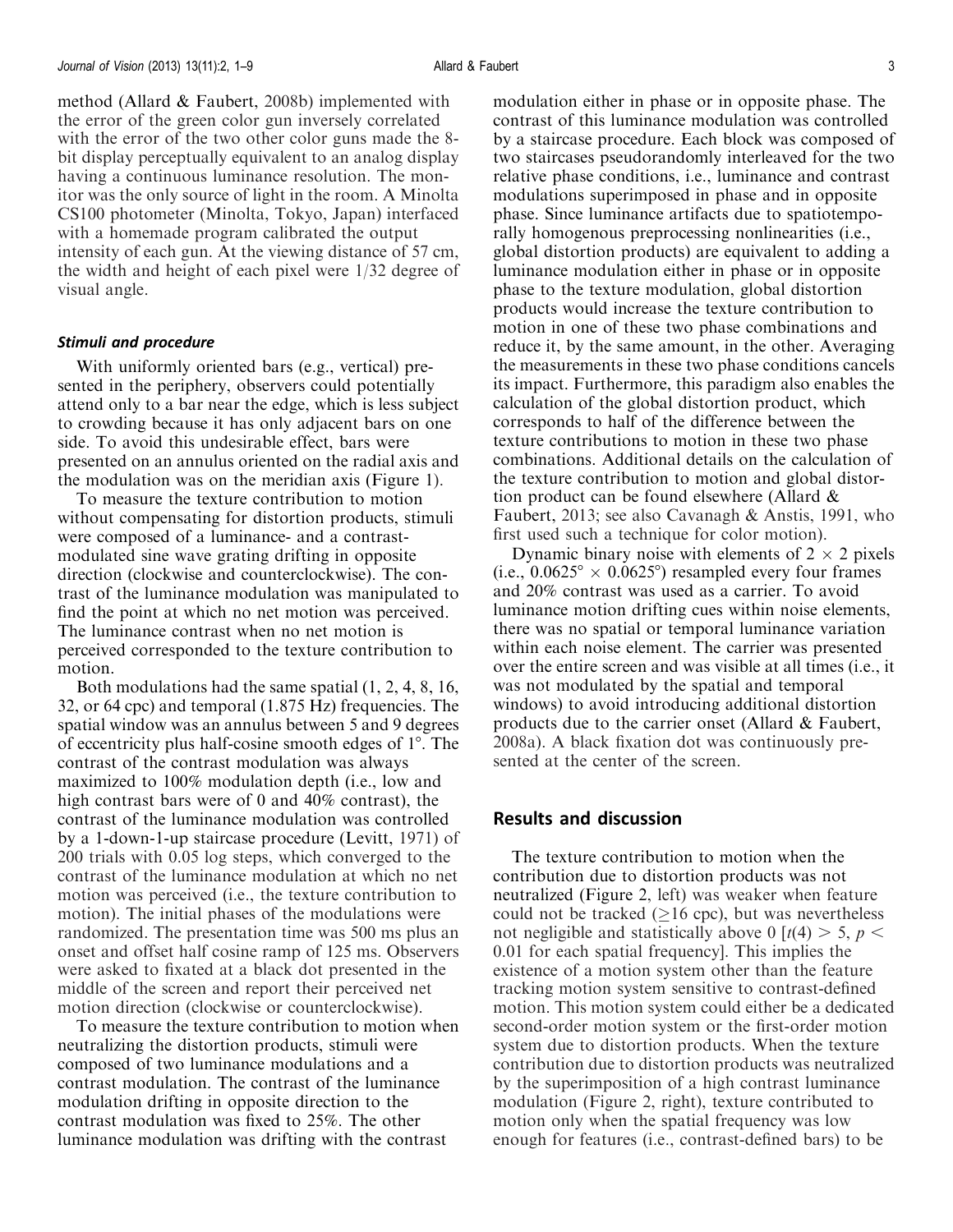<span id="page-3-0"></span>

Figure 2. Texture contribution to motion when the contribution of distortion products was not neutralized (left) and neutralized (right). Attention resolution should be too low to individually select contrast-defined bars when there are more than about 14 distributed around an annulus (Intriligator & Cavanagh, [2001\)](#page-8-0), which severely impairs the feature tracking.

selected by attention. There was no texture contribution to motion when the contribution due to distortion products was neutralized and when the spatial frequency was too high  $(\geq 16$  cpc) for the feature tracking (i.e., beyond the spatial acuity of attention). Statistically, the texture contribution to motion was significantly above 0 for the three lowest spatial frequencies  $[t(4) > 3, p < 0.05]$ , but not for the four highest spatial frequencies  $[t(4) < 3, p > 0.05]$ . We therefore found no evidence of a dedicated second-order motion system.

Figure 3 shows the global distortion products measured as a function of the spatial frequency. When the spatial frequency was low enough to enable attention to track features  $[i.e., <16$  cycles per degree



Figure 3. Global distortion products as a function of the spatial frequency. Legend as in Figure 2.

(cpd)], there was a large variation observed between subjects; some showed negative and others positive distortion products. This may not be due to a ''global distortion'' per se (i.e., luminance artifacts due to spatiotemporally homogenous preprocessing nonlinearities), but simply that some observers were better at tracking the combination of a luminance and contrast modulations when they were in phase or in opposite phase. At spatial frequencies at which the feature tracking was neutralized (i.e.,  $\geq$ 16 cpd) and the contribution to motion was due to a low-level, energybased motion system, the intersubject variation was much lower and the global distortion product was relatively constant as a function the spatial frequency. These results likely reflect the true global distortion product, which was low  $\left($  < 1% for all but one subject).

## Experiment 2: Phase-dependent test

The results of the first experiment are consistent with the hypothesis that, when the spatial frequency was too high for the feature tracking motion system, the texture contribution to motion was only due to distortion products being processed by the first-order motion system. To directly seek the existence of such distortion products, the phase-dependent test (Lu & Sperling, [1995\)](#page-8-0) was applied when the contribution due to distortion products were not completely neutralized (i.e., the contrast of the superimposed luminance modulation was low).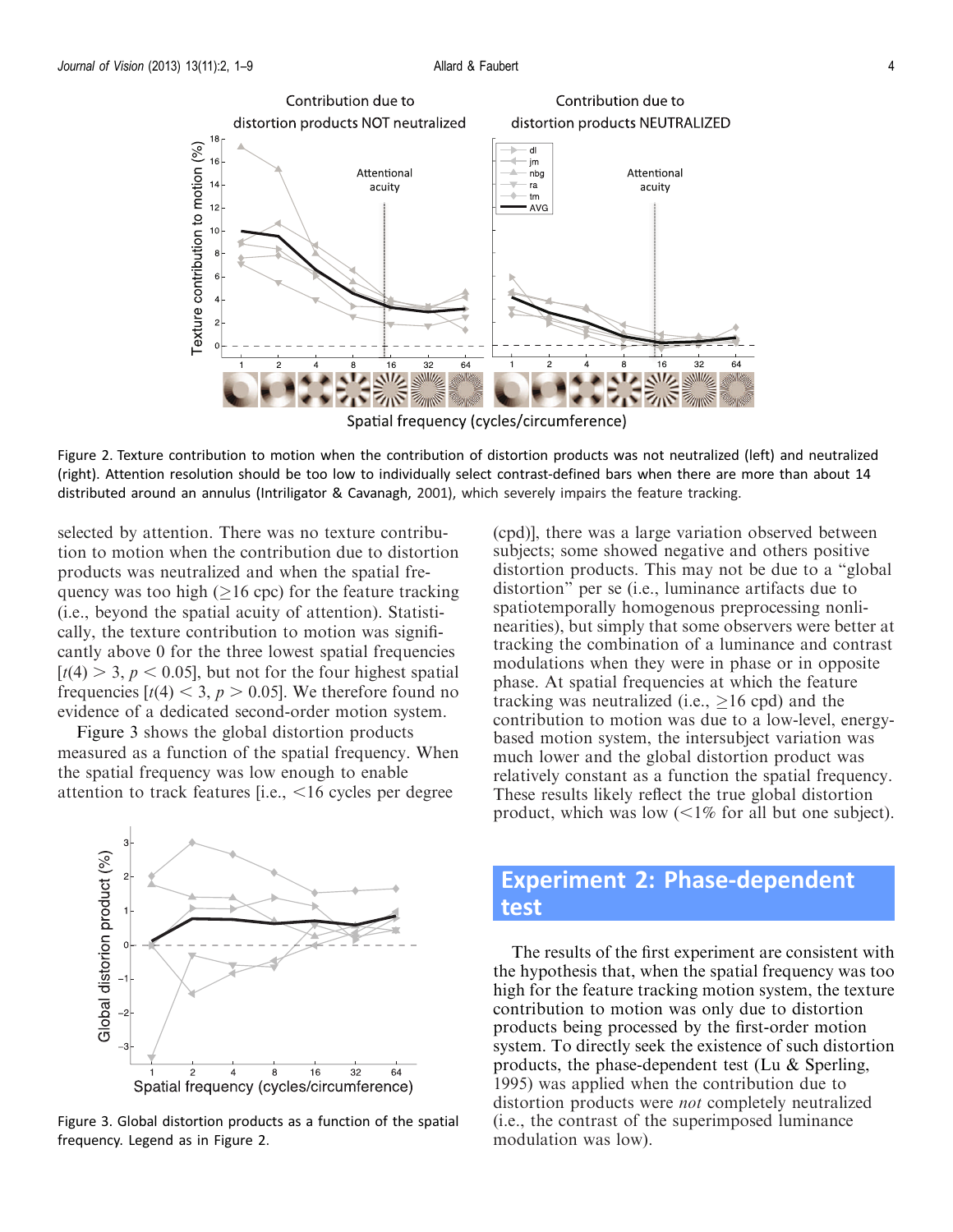#### Method

The texture contribution to motion was evaluated when the phase of the superimposed luminance and contrast modulations differed by  $0^\circ$ ,  $90^\circ$ ,  $180^\circ$ , and  $270^\circ$ . Obviously, a phase interaction is expected to be weak when either the luminance or contrast modulation does not substantially contributing to motion. To equate the texture and luminance contributions to motion, the contrast of the luminance modulation was fixed to the texture contribution to motion when the contribution due to distortion products was not neutralized [\(Figure](#page-3-0) [2](#page-3-0), left,  $\sim$ 4%) and the spatial frequency was fixed to a condition in which the feature tracking was neutralized (32 cpc). To neutralize the global distortion product, another luminance modulation drifting in phase with the contrast modulation was also superimposed. The contrast of this luminance modulation was fixed based on the measurement of the global distortion product at 32 cpc in the previous experiment ( $\sim$ 1%). To measure the texture contribution to motion of these combined modulations, the contrast of a luminance modulation drifting in the opposite direction was manipulated by four interlaced staircases (one per phase difference). Again, the texture contribution to motion was defined as the contrast difference between the two luminance modulations when no net motion was perceived.

#### Results and discussion

Results showed that the texture contribution to motion depended on the phase interaction between the luminance and contrast modulations: The texture contributions to motion were greater when the phase difference between the luminance and contrast modulations were 0° or 180° than 90° or 270° [(t(3) = 3.5, p < 0.05, Figure 4]. Although this phase interaction, taken alone, does not imply the nonexistence of a secondorder motion system, it nevertheless implies at least some common processing *before* the motion extraction stage (because phase information is lost when extracting the motion energy) and thereby directly confirms the existence of residual distortion products within the first-order motion pathway. Indeed, this phase interaction cannot be explained by previous models explaining second-order motion processing. If luminance- and contrast-defined motion stimuli were processed separately up to the motion extraction stage then their processing should not interact. The processing of texture-defined motion by the gradient-based model (Benton, [2002](#page-7-0), [2004](#page-7-0); Benton & Johnston, [2001;](#page-8-0) Benton, Johnston, McOwan, & Victor, [2001;](#page-8-0) Johnston & Clifford, [1995;](#page-8-0) Johnston, McOwan, & Buxton, [1992](#page-8-0)) would also predict no phase interaction with a luminance modulation at the envelope spatial fre-



Figure 4. Texture contribution to motion as a function of the phase difference between the luminance- and contrast-defined modulations drifting in the same direction. Legend as in [Figure 2](#page-3-0).

quency because texture-defined motion would be processed by the first-order system at the carrier spatial frequency. Global distortion products (which were neutralized) would predict a phase interaction between the  $0^{\circ}$  and  $180^{\circ}$  conditions, not for  $90^{\circ}$  shifts. For a more elaborate argumentation in regards to how these three models fail to explain the phase interaction observed here see Allard and Faubert ([2013\)](#page-7-0).

### General discussion

When the features could not be tracked  $(\geq)16$  cpc), the texture contribution to motion was weaker, interacted with a low contrast luminance modulation (which implies some common processing prior to motion extraction) and was completely neutralized by the superimposition of a high contrast luminance modulation (which neutralizes the contribution due to distortion products). We therefore conclude that the texture contribution to motion was not due to a dedicated second-order motion system. Rather, it is the combined result of the first-order motion system (due to residual distortion products) and the feature tracking motion system (when spatial frequency was lower than the spatial acuity of attention).

#### Contrast-defined motion processing in the periphery

In the current study, the stimulus parameters were set to maximize the texture contribution to motion due to a dedicated second-order motion system, so if such a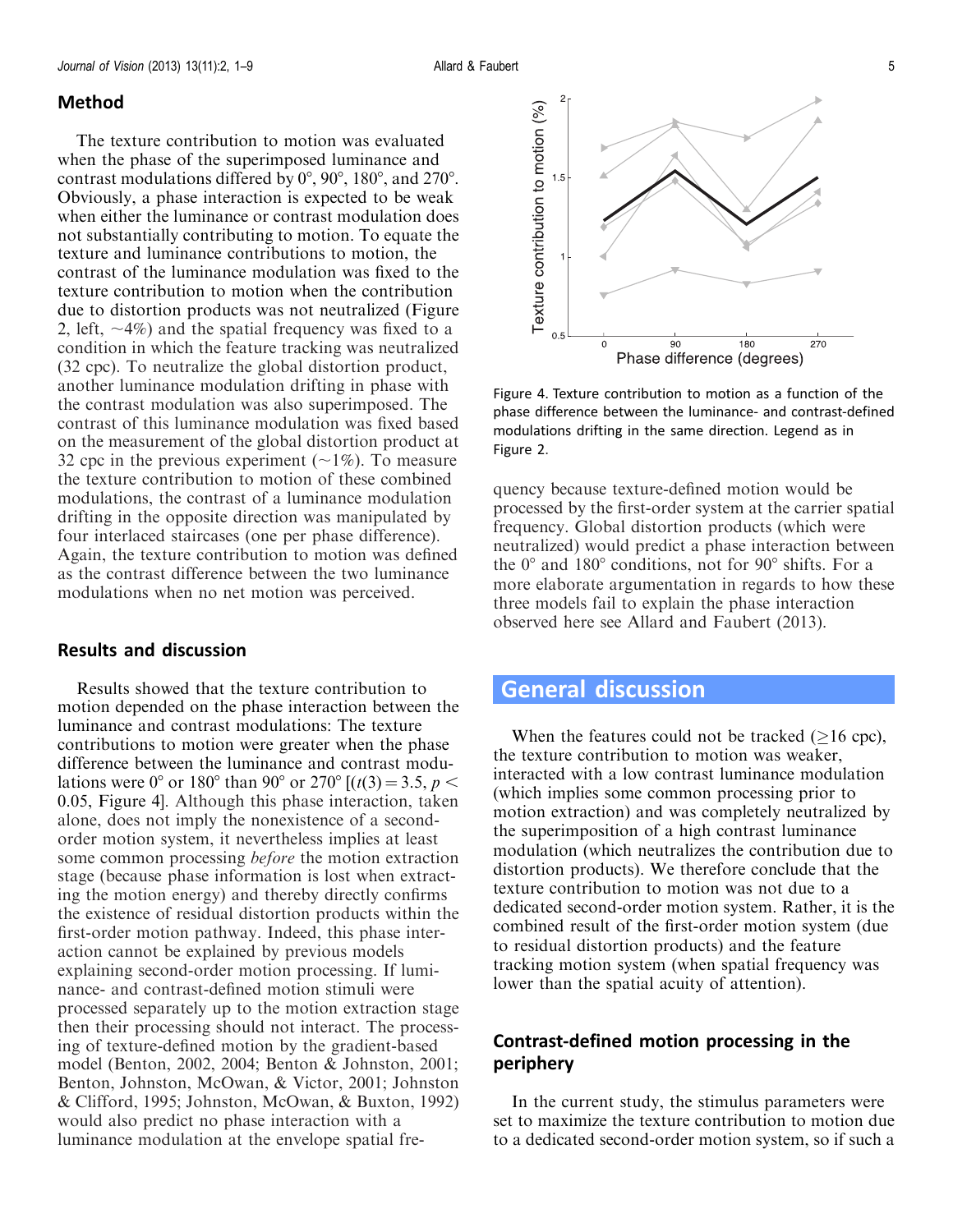motion system were effective in the near periphery, a substantial texture contribution to motion would have been observed. The spatial window was large (annulus of 5 to 9 degrees of eccentricity), the presentation time was long  $(>=500 \text{ ms})$ , the modulation contrast was maximized (100%) and the carrier contrast was substantial (20%). To show that this stimulus generated a texture contribution to motion that is similar to what is usually observed with contrast-defined motion, we measured the contrast modulation threshold required to discriminate the motion direction. The three observers tested (IL, RA, and TM) had contrast thresholds of 17%, 15% and 16%, respectively. These results show that, when the impact of residual distortion products was not neutralized, the motion response to the contrast-defined motion was substantial and similar to what is usually observed. Thus, the perception of texture-defined motion in the current study was clearly reliable and suprathreshold (i.e.,  $\sim 6 \times$ threshold). Also note that the absence of texture contribution to motion could not be due to the fact that the carrier was dynamic since similar results were obtained with a static noise carrier (data not shown). Furthermore, if there was a dedicated second-order motion system enabling substantial texture contribution to motion at low temporal frequencies at fixation, then the texture contribution to motion due to this motion system would be unaffected by the superimposition of a high-contrast luminance grating (Allard & Faubert, [2013](#page-7-0)). Thus, we find no reason why a dedicated second-order motion system operating in the periphery, if it existed, would not enable some texture contribution to motion with our stimulus.

Consequently, the texture contribution to motion in the periphery that many studies attributed to a secondorder motion system must have been due to the firstorder or feature tracking motion systems. To determine if feature tracking may have enabled some texture contribution to motion in previous studies, it is important to consider the spatial frequency of the contrast modulations relative to the attentional acuity at the eccentricity at which the stimulus was presented. Since attentional acuity is quite low in the periphery, the spatial frequency does not need to be very high to disable the feature tracking motion system. In the current study, the lowest spatial frequency at which feature tracking failed was 16 cpc, a cutoff frequency which is consistent with previous findings (Intriligator & Cavanagh, [2001;](#page-8-0) Solomon, [2010](#page-8-0)). Given that attentional acuity scales with eccentricity (Intriligator & Cavanagh, [2001\)](#page-8-0), this cutoff frequency should be independent of eccentricity in cycles per circumference (cpc) and decrease with eccentricity (e) in cycles per degree (cpd), that is,  $16/2\pi e = 2.5/e$  cpd. In the current study, the stimulus was displayed between 5 and 9 degrees of eccentricity resulting in spatial frequencies

by the first-order motion system.

Undoubtedly, the strongest argument for the existence of a dedicated second-order motion system operating in the periphery was made by Smith and Ledgeway [\(1998](#page-8-0)). Although they found that the sensitivities to luminance- and contrast-defined motions dropped with eccentricity at similar rates, they found that detection and direction discrimination thresholds differed for contrast-defined, but not for luminance-defined motion processing. They interpreted these different processing properties as evidence that contrast-defined motion was processed by a dedicated second-order motion system (as they first argued in 1997). Smith and Ledgeway [\(1998](#page-8-0)) considered ''a difference between orientation and direction thresholds as the hallmark of detection by a true second-order motion mechanism'' (p. 407). This property difference is often cited as strong evidence for the existence of a dedicated second-order motion system (e.g., see reviews Burr & Thompson, [2011;](#page-8-0) Nishida, [2011\)](#page-8-0). Unfortunately, the threshold difference between detection and direction discrimination for contrast-defined, but not luminance-defined stimuli does not necessarily imply distinct *motion* systems even though it suggests distinct detection systems. Specifically, such pattern of results suggests that the detection process is based on the output of motion detectors for luminance-defined motion, but not for contrast-defined motion in which case we would be more sensitive to detect a spatial property of contrast-defined motion (e.g., its shape) than to detect its motion. This does not necessarily imply that the direction discrimination of contrastdefined motion is not processed by the first-order motion system. The sensitivity of the system detecting a spatial property of contrast-defined motion can be greater than the sensitivity of the first-order motion system to distortion products, especially when using a dynamic noise carrier, which reduces the sensitivity of the first-order motion system. Furthermore, note that the absence of a dedicated second-order motion system would predict different detection and direction discrimination thresholds in the periphery. Given that the low spatial resolution of attention in the periphery compromises the tracking but not detection (e.g., bars in [Figure 1](#page-1-0) right are clearly detectable, but counting them is difficult), then detection should be good, while direction discrimination would be difficult for the feature tracking motion system and would have to rely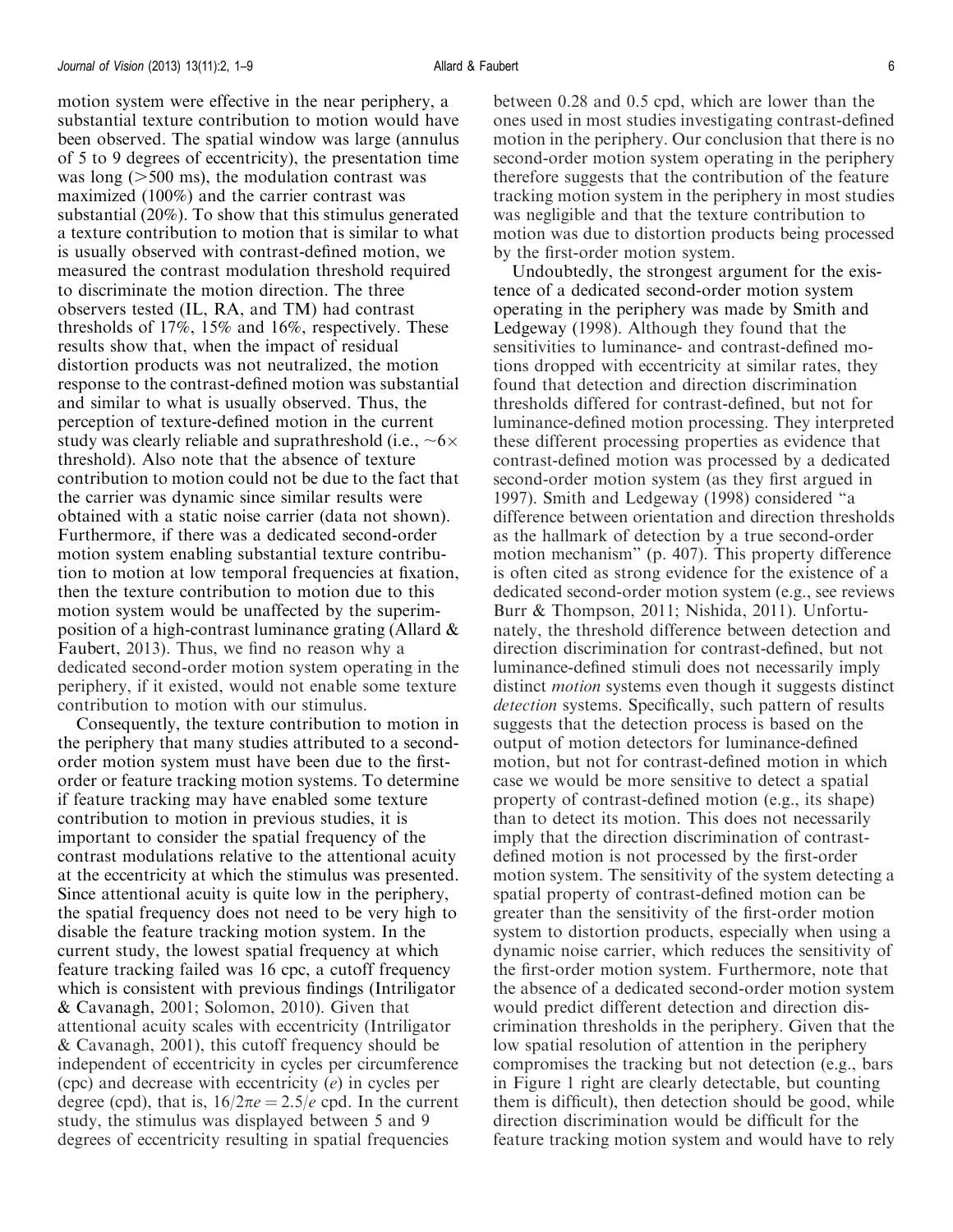on the strength of the distortion products relative to the sensitivity of the first-order motion system, which would be low with dynamic noise carriers. Thus, we would expect good detection thresholds and poor direction discrimination thresholds. Consequently, the results of Smith and Ledgeway [\(1998](#page-8-0)) do not imply a dedicated second-order motion system and are compatible with the hypothesis that contrast-defined motion direction discrimination is being processed by the first-order motion system due to residual distortion products.

To our knowledge, there is only one study that both systematically varied the spatial frequency of contrastdefined motion in the periphery and used spatial frequencies low enough for the feature tracking motion system. At about 9 degrees of eccentricity, Solomon and Sperling [\(1995\)](#page-8-0) found that texture did not contribute to motion at high (i.e.,  $>0.44$  cpd) spatial frequencies (as first observed by Pantle, [1992](#page-8-0), at 0.5 cpd at 8 degrees of eccentricity) but contributed to motion at lower spatial frequencies. These results are compatible with ours showing the existence of a motion system enabling texture contribution to motion only at very low spatial frequencies, which could be due to the feature tracking motion system. Their stimulus was presented within an annulus varying from 8 to 10 degrees of eccentricity and they found the cutoff spatial frequency at which motion could be perceived was about 0.44 cpd. At the eccentricity of  $8^\circ$ , the current study predicts a lower cutoff spatial frequency at about  $2.5/8 = 0.31$  cpd. The cutoff frequency difference can be explained by the different stimulus configurations. The bars in our study were radially orientated and were all flanked by other bars, while the orientation of Solomon and Sperling's bars was constant across the annulus (tilted at  $45^{\circ}$ ) so that, some bars were not flanked by others in some parts of the annulus. In fact, for spatial frequencies of 0.5 cpd and lower (i.e., roughly the conditions under which they observed a texture contribution to motion) there was less than one cycle visible on some parts of the annulus so that some bars were not flanked at all. This uncrowded condition certainly facilitated attention mechanisms to select and track the visible bar. Thus, Solomon and Sperling's results are compatible with ours with the exception that they found a slightly higher cutoff spatial frequency that can be explained by their stimulus configuration facilitating the feature tracking motion system.

#### First-order processing of contrast-defined motion

It is now well established that there are at least two motion systems enabling the processing of contrastdefined motion. One effective at low speeds and low

contrasts and another for high speeds and high contrasts. For instance, Seiffert and Cavanagh ([1999\)](#page-8-0) found that contrast-defined motion was processed by a position-based motion system (which suggests feature tracking) at low contrast and low speeds and by an energy-based motion system at high contrasts and high speeds. It has been shown that under some conditions the energy-based motion system processing contrastdefined motion could be the first-order motion system due to some form of artifact such as early nonlinearities (Scott-Samuel & Georgeson, [1999\)](#page-8-0), nonlinearities at the contrast-normalization stage (Benton, [2004](#page-7-0)), local texture biases (Smith & Ledgeway, [1997](#page-8-0)) or low spatial frequency components in the carrier (Cropper & Johnston, [2001](#page-8-0)). Nonetheless, several authors using high contrast carriers found similar properties to the first-order motion system for the motion system processing contrast-defined motion and argued that this could not be due to any of these artifacts, so they concluded that there is a dedicated second-order motion system. The first- and second-order motion systems would have similar temporal frequency functions (Lu & Sperling, [1995](#page-8-0), [2001](#page-8-0)), would be resistant to a static pedestal (Lu & Sperling, [1995](#page-8-0), [2001](#page-8-0)) and would lose sensitivity with eccentricity at similar rates (Smith & Ledgeway, [1998\)](#page-8-0). These authors argued that their contrast-defined motion could not be processed by the first-order motion system, but they did not consider residual distortion products, which was recently found to explain the texture contribution to motion at high temporal frequencies (Allard & Faubert, [2013](#page-7-0)) and in the periphery (except for very low spatial frequencies that can be processed by feature tracking). Thus, we conclude that the similar temporal sensitivity functions and sensitivity drops with eccentricity were observed because both stimuli were processed by the same motion system (i.e., first-order). This implies that under many conditions (especially for high contrast, high speed and/or in the periphery), energy-based contrastdefined motion processing could be due to distortion products being processed by the first-order motion system, not to a dedicated second-order motion system sharing similar properties with the first-order motion system.

Residual distortion products can also explain apparently conflicting results about interactions between the processing of luminance- and contrast-defined motion. Cross-attribute motion cancellation (Lu  $\&$ Sperling, [1995](#page-8-0)) and masking (Allard & Faubert, [2008a](#page-7-0)) imply at least some common processing. However, the fact that luminance- and contrast-defined frames are not integrated to produce a coherent motion percept has been taken as evidence of distinct motion systems (Ledgeway & Smith, [1994;](#page-8-0) Mather & West, [1993](#page-8-0)). However, if contrast-defined motion were processed by the first-order motion system due to residual distortion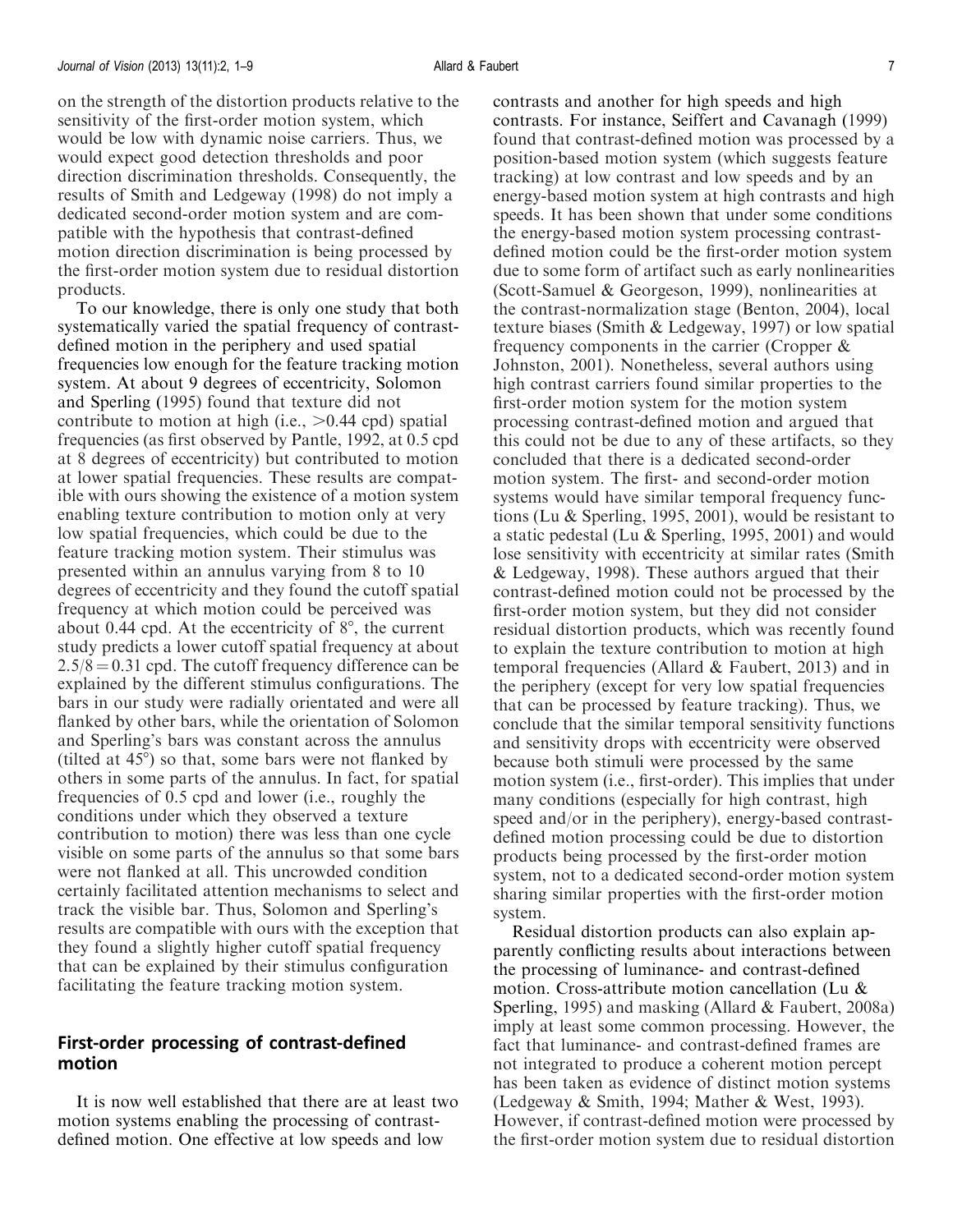<span id="page-7-0"></span>products, then the same pattern of results would be expected. Since both luminance- and contrast-defined motions would be processed by the same first-order motion system, we would obviously expect crossattribute masking and motion nulling. On the other hand, because residual distortion products correspond to luminance modulations of both polarities, some distortion products would combine in phase and others in opposite phase with the luminance modulation resulting in motion and reverse-motion, i.e., no net motion percept. Consequently, the fact that luminanceand contrast-defined interlaced frames are not integrated to result into a coherent motion percept does not imply distinct motion systems since this lack of interaction is expected if residual distortion products enable the contrast-defined motion processing.

Many studies have suggested the existence of a dedicated second-order motion system, but skepticism remains and the current study provides strong support for the opposite thesis. Some studies have suggested that a second-order motion system can operate at high temporal frequencies (Lu & Sperling, [1995](#page-8-0), [2001;](#page-8-0) Scott-Samuel & Georgeson, [1999;](#page-8-0) Smith & Ledgeway, [1998](#page-8-0)) and in the periphery (Smith & Ledgeway, [1998](#page-8-0); Solomon & Sperling, [1995\)](#page-8-0), but we have concluded that the texture contribution to motion in these conditions are due to residual distortion products being processed by the first-order motion system. Thus, some texture contribution to motion under other conditions (i.e., at fixation and at low temporal frequencies) taken as evidence of a second-order motion system could also be due to residual distortion products being processed by the first-order motion system. Moreover, the current study shows that, contrary to certain claims, the use of dynamic noise carriers does not prevent contrastdefined leaking within the first-order pathway and different detection and direction discrimination thresholds do not imply that contrast-defined motion is not processed by the first-order motion system. In addition, previous findings taken as strong evidence of distinct luminance- and contrast-defined motion processing (e.g., luminance and contrast modulations not integrated into a clear motion percept) are also predicted by residual distortion products so they do not imply distinct motion systems. Consequently, the present study contradicts many central arguments made for the existence of a dedicated second-order motion system. Given the existence of residual distortion products enabling the first-order system to process contrast-defined motion and that contrast-defined motion processing is only due to such distortions for spatiotemporal frequencies beyond attentional acuity, we find no reason to suggest the existence of a dedicated second-order motion system that can operate only under the same conditions as the feature tracking motion system and there is no reason why a dedicated

second-order motion system would be limited to central vision ( $\leq 5^{\circ}$  eccentricity) or very low spatial frequencies (much lower than 0.5 cpd at which no texture contribution was observed). We conclude that contrastdefined motion is being processed solely by the firstorder and feature tracking motion systems, not by a dedicated second-order motion system.

Keywords: motion, second-order, feature-tracking, residual distortion products

### Acknowledgments

This research was supported by NSERC discovery fund and by the NSERC-Essilor industrial research chair awarded to JF. We thank Patrick Cavanagh for helpful comments.

Commercial relationships: none.

Corresponding author: Remy Allard.

Email: remy.allard@umontreal.ca.

Address: Visual Psychophysics and Perception Laboratory, Université de Montréal, Montréal, Québec, Canada.

## **References**

- Allard, R., & Faubert, J. (2008a). First- and secondorder motion mechanisms are distinct at low but common at high temporal frequencies. Journal of Vision,  $8(2)$ :12, 1–17, [http://www.journalofvision.](http://www.journalofvision.org/content/8/2/12) [org/content/8/2/12](http://www.journalofvision.org/content/8/2/12), doi:10.1167/8.2.12. [[PubMed\]](http://www.ncbi.nlm.nih.gov/pubmed/18318638) [[Article\]](http://www.journalofvision.org/content/8/2/12.long)
- Allard, R., & Faubert, J. (2008b). The noisy-bit method for digital displays: Converting a 256 luminance resolution into a continuous resolution. Behavior Research Methods, 40(3), 735–743.
- Allard, R., & Faubert, J. (2013). No second-order motion system sensitive to high temporal frequencies. Journal of Vision, 13(5):4, 1–14, [http://www.](http://www.journalofvision.org/content/13/5/4) [journalofvision.org/content/13/5/4](http://www.journalofvision.org/content/13/5/4), doi:10.1167/13. 5.4. [\[PubMed\]](http://www.ncbi.nlm.nih.gov/pubmed/23559594) [\[Article](http://www.journalofvision.org/content/13/5/4.long)]
- Ashida, H., Seiffert, A. E., & Osaka, N. (2001). Inefficient visual search for second-order motion. Journal of the Optical Society of America A: Optics, Image Science, & Vision, 18(9), 2255–2266.
- Benton, C. P. (2002). Gradient-based analysis of non-Fourier motion. Vision Research, 42(26), 2869– 2877.

Benton, C. P. (2004). A role for contrast-normalisation